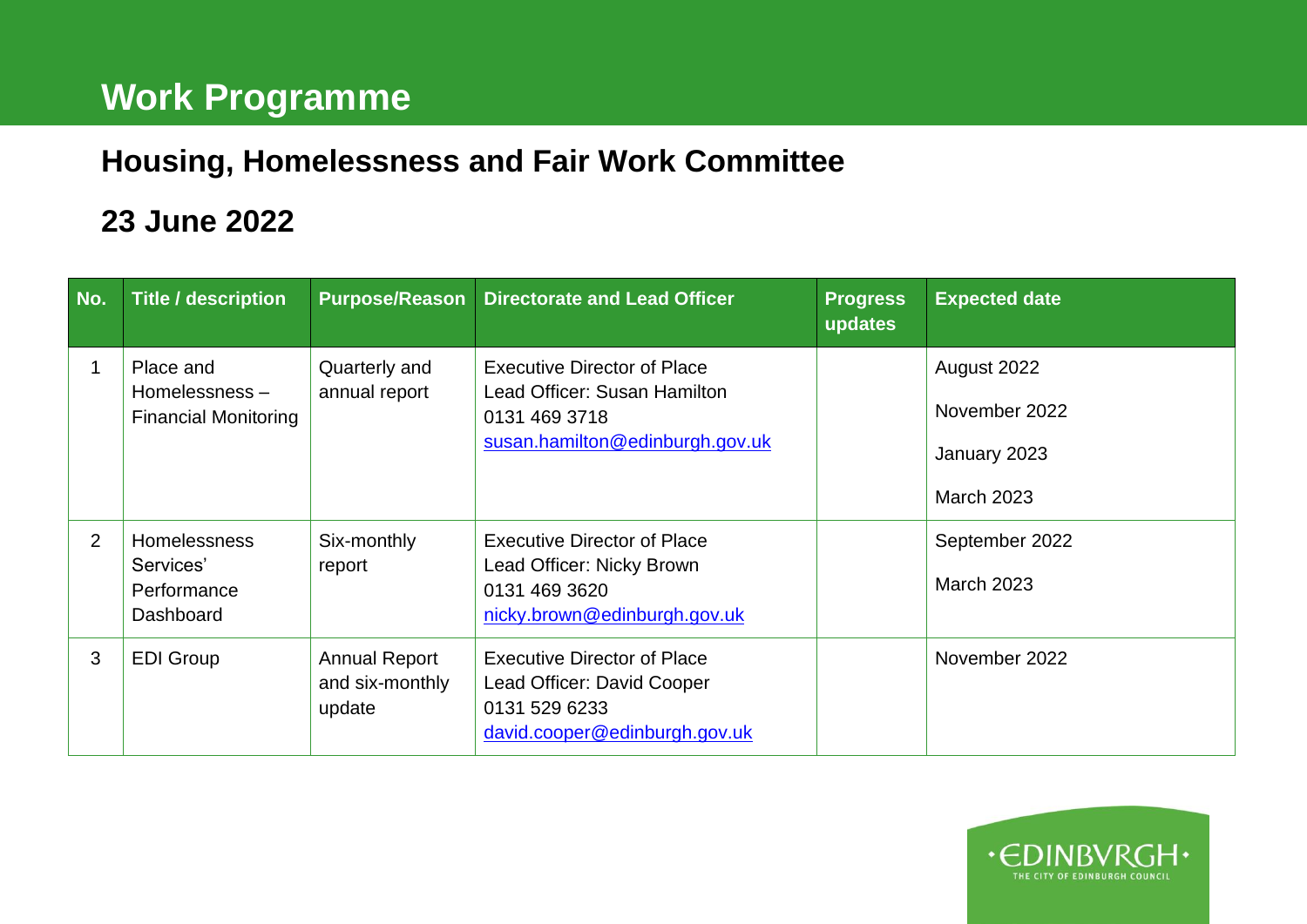| 4              | Appointments to<br><b>Working Groups</b>                                                | Annual report        | <b>Executive Director of Corporate</b><br><b>Services</b><br>Lead Officer: Jamie Macrae<br>0131 553 8242<br>jamie.macrae@edinburgh.gov.uk | August 2022       |
|----------------|-----------------------------------------------------------------------------------------|----------------------|-------------------------------------------------------------------------------------------------------------------------------------------|-------------------|
| 5              | <b>Capital City</b><br>Partnership                                                      | Annual report        | <b>Executive Director of Place</b><br>Lead Officer: Elin Williamson<br>0131 469 2801<br>elin.williamson@edinburgh.gov.uk                  | September 2022    |
| 6              | City of Edinburgh<br><b>Council Assurance</b><br>Schedule on<br><b>Housing Services</b> | Annual report        | <b>Executive Director of Place</b><br>Lead Officer: Elaine Scott<br>0131 529 6789<br>elaine.scott@edinburgh.gov.uk                        | September 2022    |
| $\overline{7}$ | <b>Edinburgh Living</b><br><b>Annual Report</b>                                         | <b>Annual Report</b> | <b>Executive Director of Place</b><br>Lead Officer: Elaine Scott<br>0131 529 6789<br>elaine.scott@edinburgh.gov.uk                        | <b>March 2023</b> |
| 8              | <b>EICC</b>                                                                             | Annual report        | <b>Executive Director of Place</b><br>Lead Officer: David Cooper<br>0131 529 6233<br>david.cooper@edinburgh.gov.uk                        | November 2022     |
| 9              | <b>Empty Homes</b><br><b>Annual Update</b>                                              | <b>Annual Report</b> | <b>Executive Director of Place</b><br>Lead Officer: Elaine Scott<br>0131 529 6789<br>elaine.scott@edinburgh.gov.uk                        | November 2022     |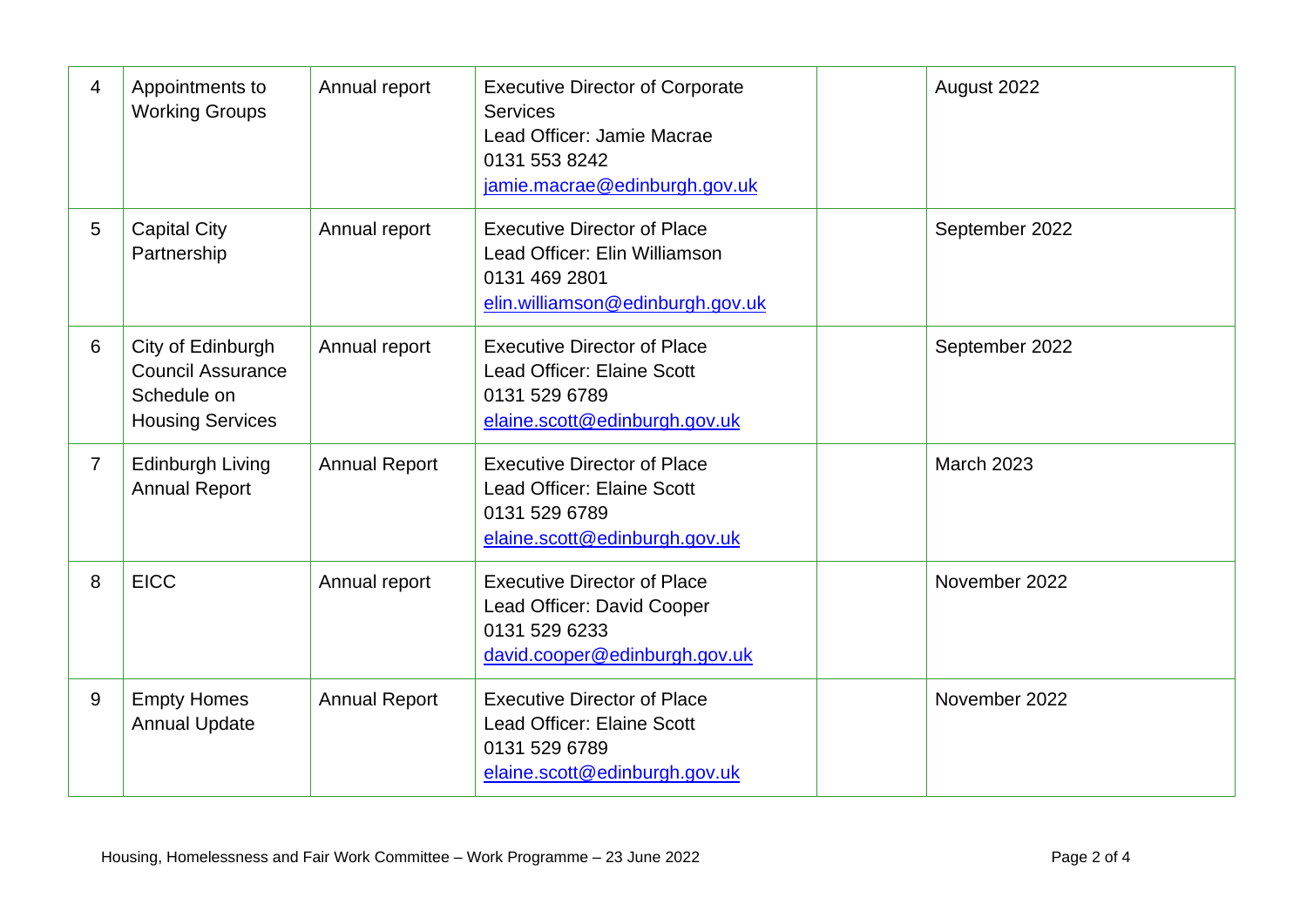| 10              | Homelessness-<br><b>Statutory Returns</b>                                                              | <b>Annual Report</b>                    | <b>Executive Director of Place</b><br>Lead Officer: Nicky Brown<br>0131 469 3620<br>nicky.brown@edinburgh.gov.uk   | September 2022              |
|-----------------|--------------------------------------------------------------------------------------------------------|-----------------------------------------|--------------------------------------------------------------------------------------------------------------------|-----------------------------|
| 11              | <b>Housing Revenue</b><br><b>Account Capital</b><br>Programme                                          | Annual report                           | <b>Executive Director of Place</b><br>Lead Officer: Elaine Scott<br>0131 529 6789<br>elaine.scott@edinburgh.gov.uk | <b>March 2023</b>           |
| 12 <sub>2</sub> | Land Strategy to<br>Support Delivery of<br><b>Affordable Housing</b><br>and Brownfield<br>Regeneration | <b>Annual Report</b>                    | <b>Executive Director of Place</b><br>Lead Officer: Elaine Scott<br>0131 529 6789<br>elaine.scott@edinburgh.gov.uk | November 2022               |
| 13              | <b>Rapid Rehousing</b><br><b>Transition Plan</b>                                                       | Annual report                           | <b>Executive Director of Place</b><br>Lead Officer: Nicky Brown<br>0131 469 3620<br>nicky.brown@edinburgh.gov.uk   | August 2022                 |
| 14              | <b>Strategic Housing</b><br><b>Investment Plan</b><br>(SHIP)                                           | <b>Annual Report</b>                    | <b>Executive Director of Place</b><br>Lead Officer: Elaine Scott<br>0131 529 6789<br>elaine.scott@edinburgh.gov.uk | November 2022               |
| 15              | Net Increase in<br>Homes and<br>Acquisition                                                            | Six-Monthly<br><b>Business Bulletin</b> | <b>Executive Director of Place</b><br>Lead Officer: Elaine Scott<br>0131 529 2277<br>elaine.scott@edinburgh.gov.uk | August 2022<br>January 2023 |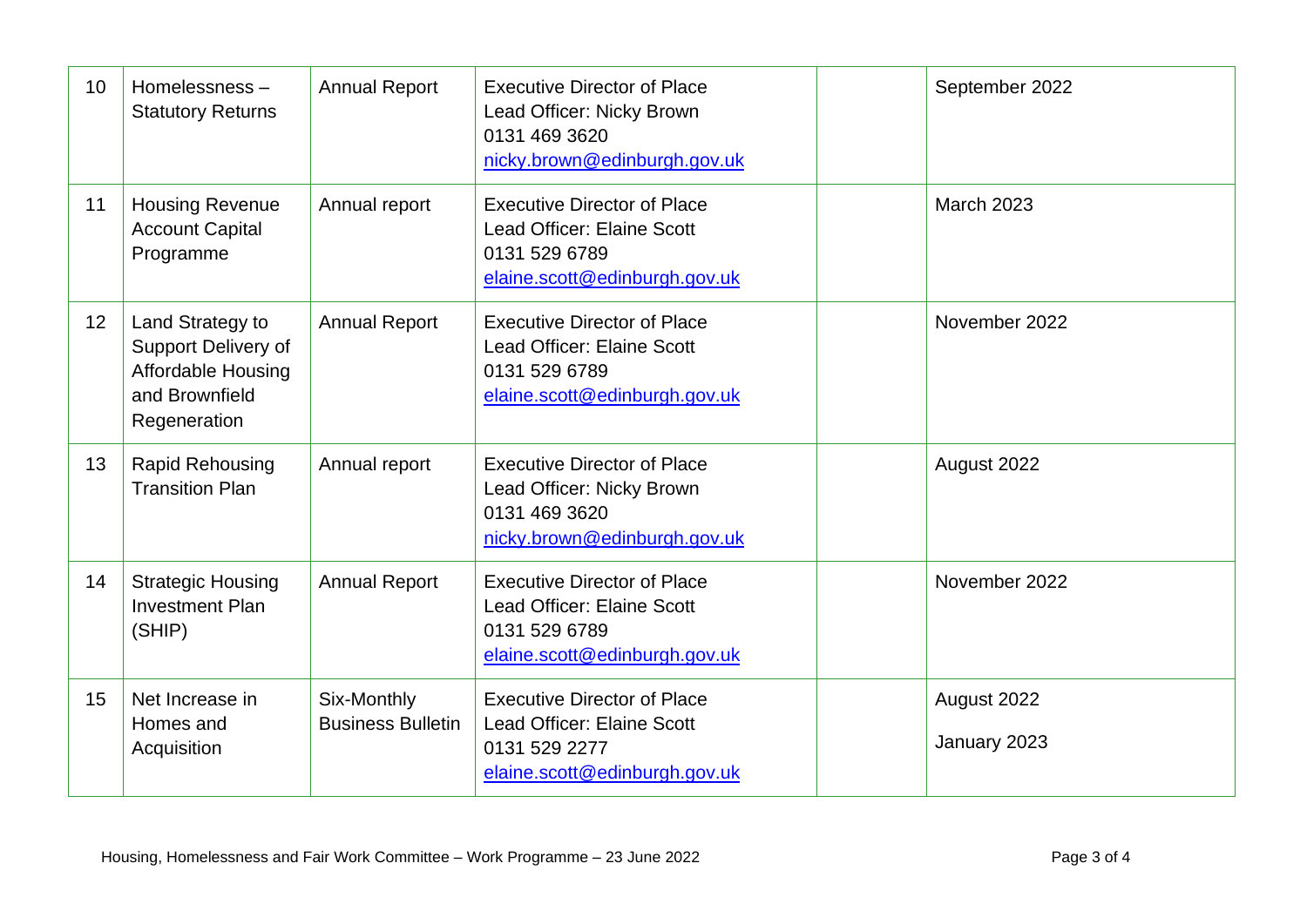| 16 | Support for Rent<br>Collection | <b>Annual Business</b><br><b>Bulletin</b> | <b>Executive Director of Place</b><br>Lead Officer: Elaine Scott<br>0131 529 6789<br>elaine.scott@edinburgh.gov.uk | September 2022 |
|----|--------------------------------|-------------------------------------------|--------------------------------------------------------------------------------------------------------------------|----------------|
|----|--------------------------------|-------------------------------------------|--------------------------------------------------------------------------------------------------------------------|----------------|